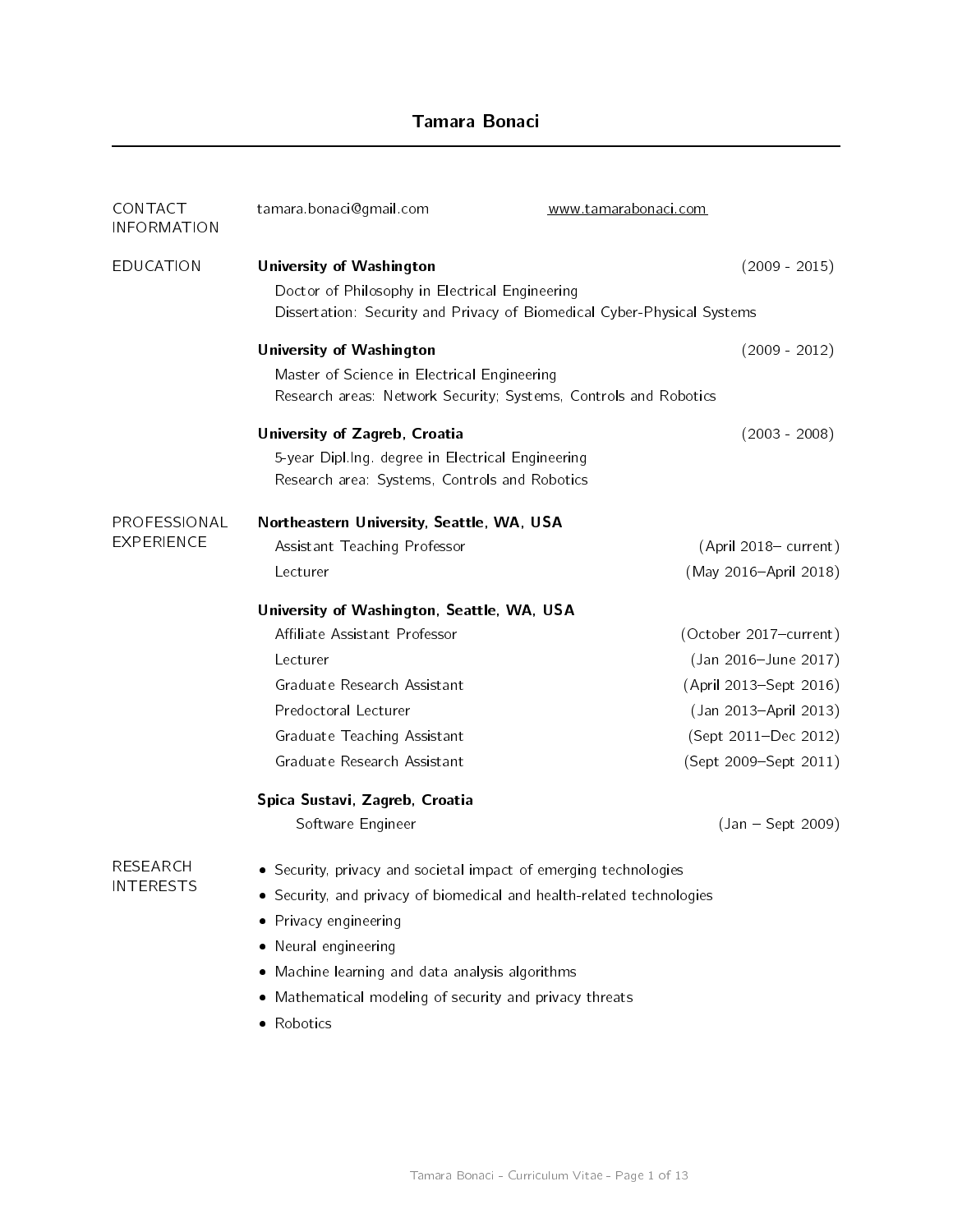#### HONORS AND AWARDS 2015 – The University of Washington Department of Electrical Engineering Yang Research Award for Outstanding Doctoral Student

- $2015 -$  [The University of Washington Center for Information Assurance and Cybersecurity](http://www.washington.edu/research/centers/126) "Rising Star in Cybersecurity" Award for contributions to Medical Device Security
- 2015 Invited participant to the [2015 NSF Early-Career Investigators Workshop on](http://cps-vo.org/group/CPSEarlyCareerInvestigators2015) [Cyber-Physical Systems in Smart Cities](http://cps-vo.org/group/CPSEarlyCareerInvestigators2015)
- 2015 [UW Society of Women Engineers](http://students.washington.edu/swe/) Outstanding Female Award for the Electrical Engineering Department
- 2014 [International Neuroethics Society Annual Meeting,](http://www.neuroethicssociety.org/2014-ins-annual-meeting-schedule) American Journal of Bioethics Neuroscience (AJOB) Top Submission
- 2014 Invited participant to the [Rising Stars in EECS 2014,](http://www.eecs.berkeley.edu/XRG/risingstars/) an academic career workshop for women
- 2014 IEEE International Symposium on Ethics in Engineering, Science and Technology [Best Paper Award](http://sites.ieee.org/ethics-conference/students-ethics-competition/)
- 2009 The first recipient of the "Irene Peden Fellowship" from the University of Washington, Department of Electrical Engineering
- **2007**  $-$  "Josip Loncar" award, presented by the University of Zagreb to the top 1% of its student population
- $2006$  "Josip Loncar" award, presented by the University of Zagreb to the top 1% of its student population
- 2004 The Government of the Republic of Croatia merit-based student scholarship. Received four years in a row.
- TRAVEL AWARDS 2018 USENIX Enigma Conference Diversity Travel Grant
	- 2017 USENIX Security Symposium Women Travel Grant
	- 2014 NSF Engineering Research Center for Sensorimotor Neural Engineering Graduate Student/Post-doc Travel Award
	- 2014 NSF Engineering Research Center for Sensorimotor Neural Engineering Student Leadership Committee Travel Award
	- 2013 NSF Engineering Research Center for Sensorimotor Neural Engineering Student Leadership Committee Travel Award
	- 2012 USENIX Security Symposium Student Travel Grant
	- 2011 Conference on Decision and Game Theory for Security Travel Grant
	- 2010 IEEE Conference on Decision and Control Travel Grant
- RESEARCH EXPERIENCE

# Northeastern Univeristy, Khoury College of Computer Sciences

Founder and Principal Investigator of Security, Privacy and Tech Policy (SPY Lab@NEU Seattle) Seattle Seattle Seattle Seattle Seattle Seattle Seattle Seattle Seattle Seattle Seattle Seattle Seattle

- Project: Security and privacy of AR/VR systems (January 2020 current)
- Project: Security and privacy of femtech systems (January 2019 current)
- Project: Privacy audit of electronic travel authorization processes (January  $2019 - current$ )
- { Project: Experimental analysis: electrophysiological signals, human decision making processes, and social media platforms  $($ January 2019 – July 2019)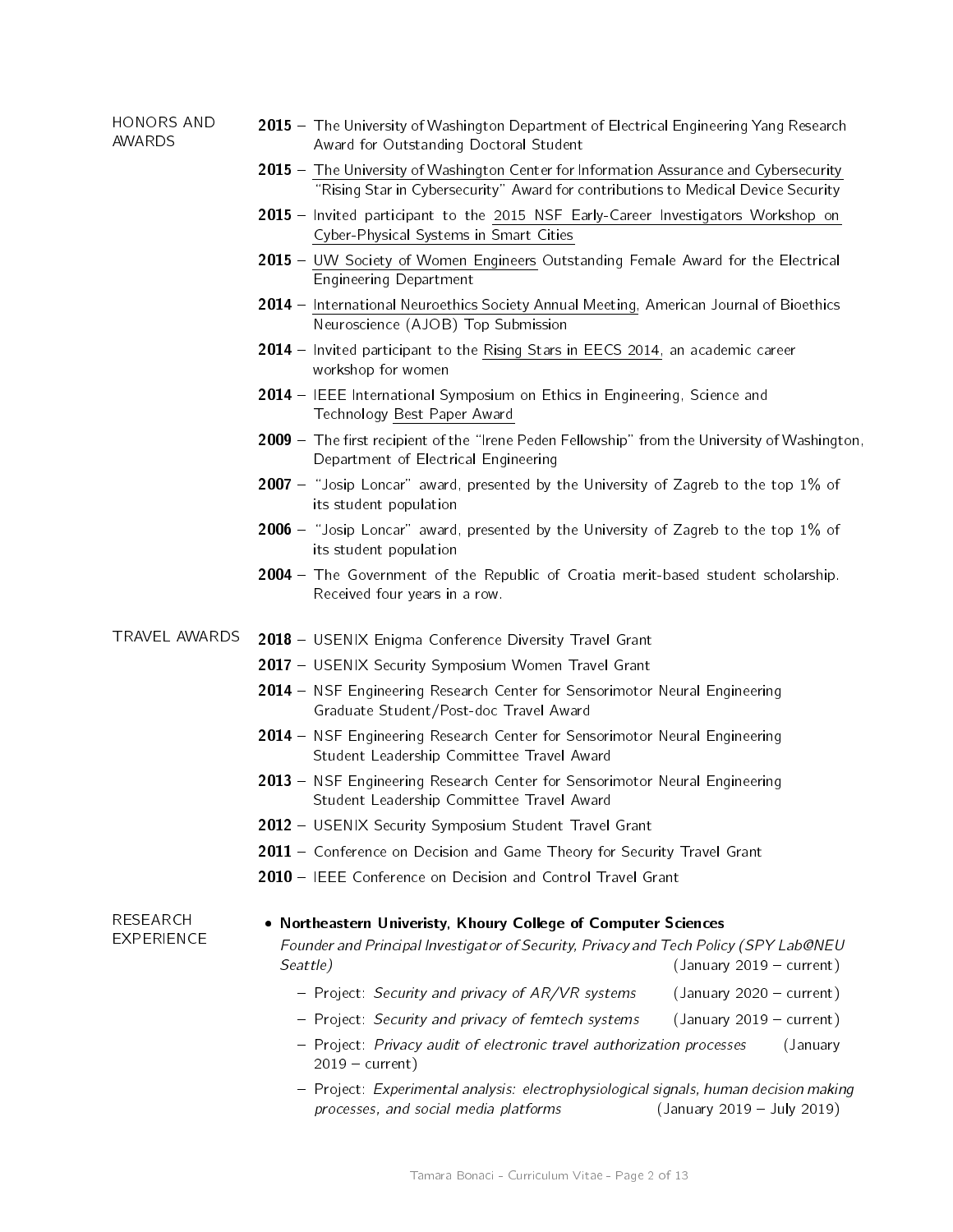- Project: Security and privacy of vestibular implants (March 2018 - current) { Project: Security and privacy of health- and medical adherance-related systems  $(March 2018 - current)$ 

Independent study and reserch projects faculty mentor  $($  January 2019  $-$  current)

Principal Investigator and Research Mentor (January 2018 - January 2019) { Project: Experimental analysis: electrophysiological signals, human decision making  $processes, and social media platforms$  (January 2018 - current)

- { Projects with the State of Washington
- Project with the City of Seattle
- University of Washington, Department of Electrical and Computer Engineering CSNE Post-baccalaureate Program Mentor (January - June 2018)
	- { Project: Experimental analysis: electrophysiological signals, human decision making processes, and social media platforms

Independent Study Advisor (Sept 2016 - current)

- Research projects:
	- Biometric Methods and Liveness Detection
	- Security and Privacy of Visual/Bionic Prosthetic
	- o Security and Privacy of Personal Digital Assistants
	- Medical Adherence Remainder Tool
	- CAN Bus Security
	- Secure Microelectronics
- BioRobotics Laboratory, University of Washington

Graduate Research Assistant (2012 - September 2015)

- Principal student researcher on two projects: Security and Privacy by Design in Brain-Computer Interfaces (BCIs) and Secure Telerobotics.
- Security and Privacy by Design in Brain-Computer Interfaces (BCIs): Using non-invasive BCI, experimentally investigated the hypothesis that persons' electrophysiological signals can be used to extract their private information. Proposed and designed a signal processing tool to enhance privacy and security of BCIs, referred to as the BCI Anonymizer
- Selected press coverage:
	- o MIT Technology Review: "Using Brainwaves to Guess Passwords", May 2017.
	- o Ars Technica: "In not-too-distant Future, Brain Hackers Could Steal Your [Deepest Secrets",](https://arstechnica.com/security/2017/01/in-not-too-distant-future-brain-hackers-could-steal-your-deepest-secrets/) January 2017.
	- o Naked Security by Sophos: "How Hacking Brainwaves Could Reveal Our Deeply [Guarded Secrets",](https://nakedsecurity.sophos.com/2016/08/05/how-hacking-brainwaves-could-reveal-our-deeply-guarded-secrets/) August 2016.
	- o VICE Motherboard: "How Hackers Could Get Inside Your Head With Brain [Malware",](http://motherboard.vice.com/read/how-hackers-could-get-inside-your-head-with-brain-malware) August 2016.
	- GeekWire Radio: [Brain-computer interfaces and the future of personal privacy,](http://www.geekwire.co/2014/geekwire-radio-brain-computer-interfaces-future-personal-privacy/) July 2014.
	- NPR All Things Considered[:Think Internet Data Mining Goes Too Far? Then](http://www.npr.org/blogs/alltechconsidered/2014/05/29/317037186/think-internet-data-mining-goes-too-far-then-you-wont-like-this) [You Won't Like This,](http://www.npr.org/blogs/alltechconsidered/2014/05/29/317037186/think-internet-data-mining-goes-too-far-then-you-wont-like-this) May 2014.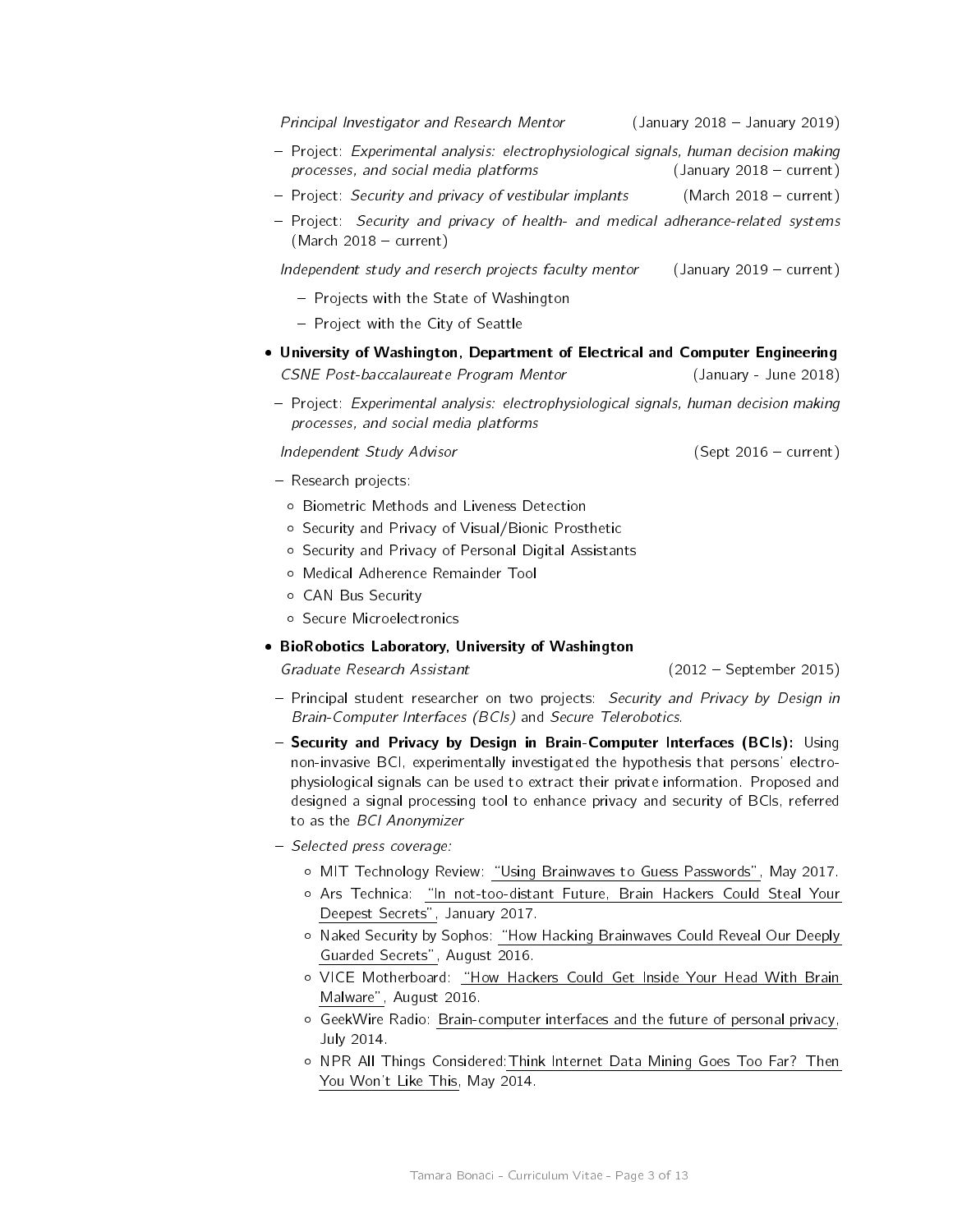- **Secure Telerobotics:** Identified that next generation teleoperated robotic systems are vulnerable to several classes of cyber-security threats, and experimentally evaluated impact of these threats. Proposed and developed several novel methods to prevent cyber security threats against teleoperated robots, based on the way teleoperators interact with robots.
- Selected press coverage:
	- o VICE Motherboard: "We Tried to Operate A Surgical Robot While It Was Being [Hacked",](http://motherboard.vice.com/read/surgery-robot-hacked-raven-ii) August 2016.
	- o Ars Technica: "Researchers Craft Network Attacks to Hack Surgical Robots [\(Sort Of\)",](http://arstechnica.com/security/2015/05/researchers-craft-network-attack-to-hack-surgical-robot-sort-of/) May 2015.
	- o Naked Security by Sophos: "Remotely Operated Surgery Robot is Easy to E-[Hijack, Researchers Find",](https://nakedsecurity.sophos.com/2015/04/29/remotely-operated-surgery-robot-is-easy-to-e-hijack-researchers-find/) April 2015.
	- o ComputerWorld: "Researchers Hijack Teleoperated Surgical Robot: Remote [Surgery Hacking Threats",](http://www.computerworld.com/article/2914741/cybercrime-hacking/researchers-hijack-teleoperated-surgical-robot-remote-surgery-hacking-threats.html) April 2015.
	- o Daily Mail: "Hackers Can Take Over Medical Equipment: Security Experts [Discover Telesurgery Robots Are at Risk from Cyber Attacks",](http://www.dailymail.co.uk/sciencetech/article-3060883/Hackers-MEDICAL-equipment-Security-experts-discover-telesurgery-robots-risk-cyber-attacks.html) April 2015.
- Principal Investigator on the seed project titled Wearable Sensors, BCI Learning and Security. The purpose of this collaborative project was the development of fundamental software and hardware tools, algorithms and metrics for use in several CSNE-wide neural engineering projects.
- Relevant experience: cyber-physical systems; security and privacy; bio-sensing; biometrics; robotics (surgical robotics and teleoperation); haptic interaction; BCI; signal processing; data analysis; experimental design; computer games development; human subject experimentation; student mentoring; grant writing; tech policy; public relations; IP and commercialization .

# Tech Policy Lab, University of Washington

#### Student Member (2013 - 2015)

- Relevant experience: Tech policy and legal expertise; grant writing; public relations
- NSF Engineering Research Center for Neurotechnology (former CSNE)

| <b>Faculty Member</b> | $(2018 - current)$ |
|-----------------------|--------------------|
| Student Member        | $(2013 - 2015)$    |

- Relevant experience: Grant writing; cross-disciplinary research; public relations

# Network Security Lab, University of Washington

Graduate Research Assistant (2009 - 2012)

- **Research project:** Wireless sensor network security, with focus on the analysis and mitigation of the node capture attack.
- Researched and developed impact models of the node capture attack, and showed that control- and game-theoretic methods can be applied to improve attack mitigation. Developed an optimal mitigation controller for node capture attack.
- Relevant experience: wireless sensor network security; multi-agent systems; mathematical modeling and optimization; game theory; network simulator development; grant writing.
- Advanced Control Team, University of Zagreb, Croatia Undergraduate Research Assistant (2007 - 2008)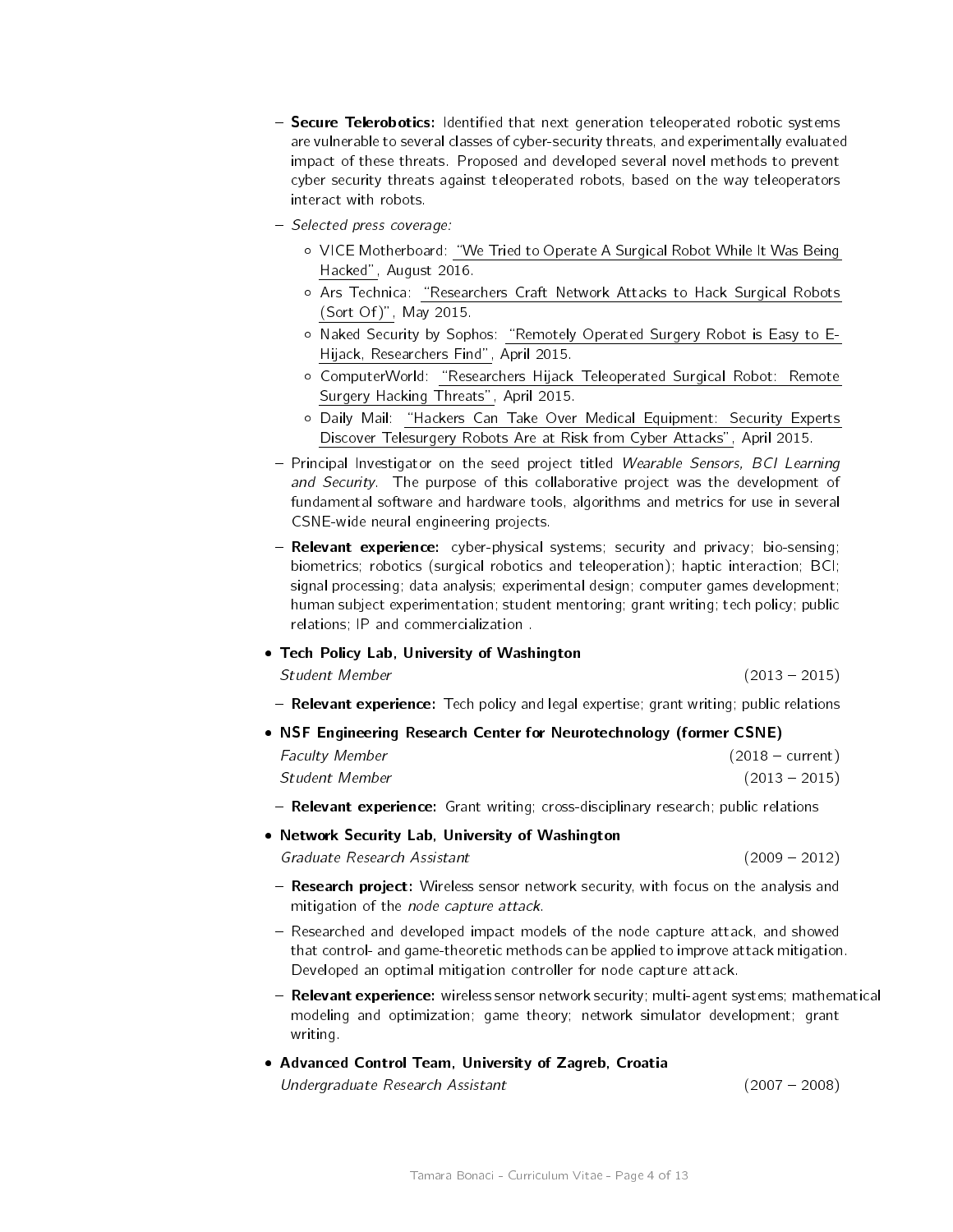- Research project: Disturbance compensation using model predictive control of piecewise affine systems.  $=$  Researched and developed an optimal controller, and an estimation method to compensate an impact of disturbances on an electronic throttle operating under constraints. The controller was designed using model predictive control methods, and the estimator was based on the Unscented Kalman Filter. { Relevant experience: nonlinear systems; optimal control; model predictive control; system identification and estimation; Kalman filtering methods. TEACHING **EXPERIENCE** • Assistnt Teaching Professor, Northeastern University (July 2018 - current) CS 6760 Introduction to Privacy Engineering (Summer 2020) CS 5004 Object Oriented Design (Summer 2020) CY 5700 Software Vulnerabilities and Security (Spring 2020) CS 5004 Object Oriented Design (Spring 2020) CS 6410 Compilers (Fall 2019) CS 5010 Program Design Paradigms (Fall 2019) CS 5002 Discrete Mathematics and Data Structures (Fall 2019) CS 5004 Object Oriented Design (Summer 2019) CS 5700 Software Vulnerabilities and Security (Spring 2019) CS 5004 Object Oriented Design (Spring 2019) CS 6410 Compilers (Fall 2018) CS 5010 Program Design Paradigms (Fall 2018) CS 5002 Discrete Mathematics and Data Structures (Fall 2018) CS 7290 Special Topics in Data Science: Societal Impact of Data Science (Summer 2018) CS 5004 Object Oriented Design (Summer 2018) • Lecturer, Northeastern University **(May 2016 - June 2018)**  CS 6760 Privacy, Security and Usability (Spring 2018) CS 5770 Software Vulnerabilities and Security (Spring 2018) CS 5004 Object Oriented Design (Spring 2018) CS 6410 Compilers (Fall 2017) CS 5010 Program Design Paradigms (Fall 2017) CS 5770 Software Vulnerabilities and Security (Summer 2017) CS 5770 Software Vulnerabilities and Security (Spring 2017) CS 5770 Software Vulnerabilities and Security (Summer 2016) • Affiliate Assistant Professor, Univeristy of Washignton October 2017-current ECE 595P Introduction to Privacy Engineering (Spring 2020) • Lecturer, University of Washington **(January 2016 - current)**  EE 595P Introduction to Security and Privacy (Spring 2018) EE 595P Algorithmic Introduction to Data Privacy (Spring 2017)
	- EE 595P Introduction to Security and Privacy (Winter 2017)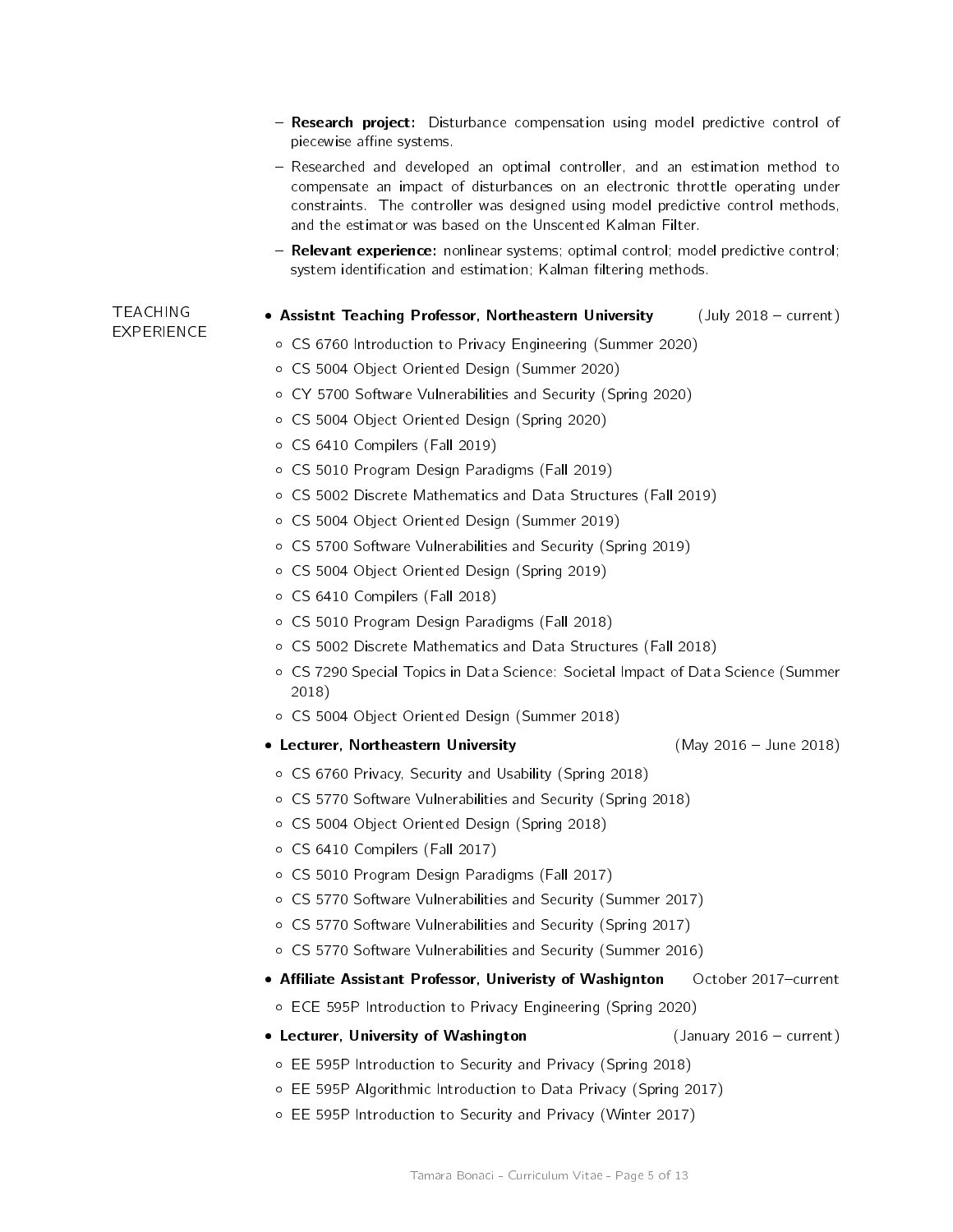- EE 590P Analytical Methods for Electrical Engineers (Autumn 2016)
- EE 418 Network Security and Cryptography (Autumn 2016)
- EE 595P Security and Privacy of Biomedical Cyber-Physical Systems (Spring 2016)
- EE 595P Advanced Topics in Communication Theory (Winter 2016)
- Predoctoral Lecturer, University of Washington  $($  January  $-$  April 2013)
- AA/EE/ME 548 Linear Multivariable Control (Winter 2013)
- Research Seminar Lead, University of Washington (Sept Dec 2013)
	- EE 592 Electrical Engineering Research Survey (required graduate research seminar)
- Graduate Teaching Assistant, University of Washington (Sept 2011 Dec 2012)
	- Taught undergraduate and graduate-level courses in UW EE and CSE departments:
		- EE 547 Linear Systems Theory (Autumn 2012)
		- CSE 421 Introduction to Algorithms (Summer 2012)
		- EE 585 System Identication and Adaptive Control (Spring 2012)
		- CSE 374 Intermediate Programming Tools and Concepts (Winter 2012)
		- EE 547P Linear Systems Theory (Autumn 2011)
- Guest Lecturer, University of Washington (May, October 2014)

- Invited lecture "Privacy and Security by Design in Brain-Computer Interfaces" in course DXARTS 490, Special Topics in Digital Arts and Experimental Media.
- Undergraduate Teaching Assistant, University of Zagreb  $(2003 2008)$
- Courses: Signals and Systems, Digital Electronics, Elements of Automatic Process Control, Modeling and Simulating Processes, Mathematical Modeling using Wolfram's Mathematica, Electronic Measurements and Instrumentation, Digital Signal Processing.

# PhD Supervisory Committee, University of Washington

- { James Wu
- Katherine Pratt

# • Graduate students, Northeastern University  $($  January 2018 - current)

MENTORING EXPERIENCE

RESEARCH **SUPERVISION** 

- Faculty mentor to CS graduate students competing in national and international cyber security competitions.
	- Department of Energy CyberForce Competition, November 2019
	- Department of Energy CyberForce Competition, November 2018
	- Department of Energy Cyber Defense Competition, April 2018
- { Faculty mentor of \Underfunded Hackers", a club for cyber security, privacy and tech policy enthusiasts
- Graduate students, University of Washington  $(S$ ept 2016 current)
- { Independent study advisor to EE Masters students, working on projects related to security and privacy of emerging biomedical devices.
	- Marta Wang, (Spring Summer 2017)
	- James Bunts, (Spring Summer 2017)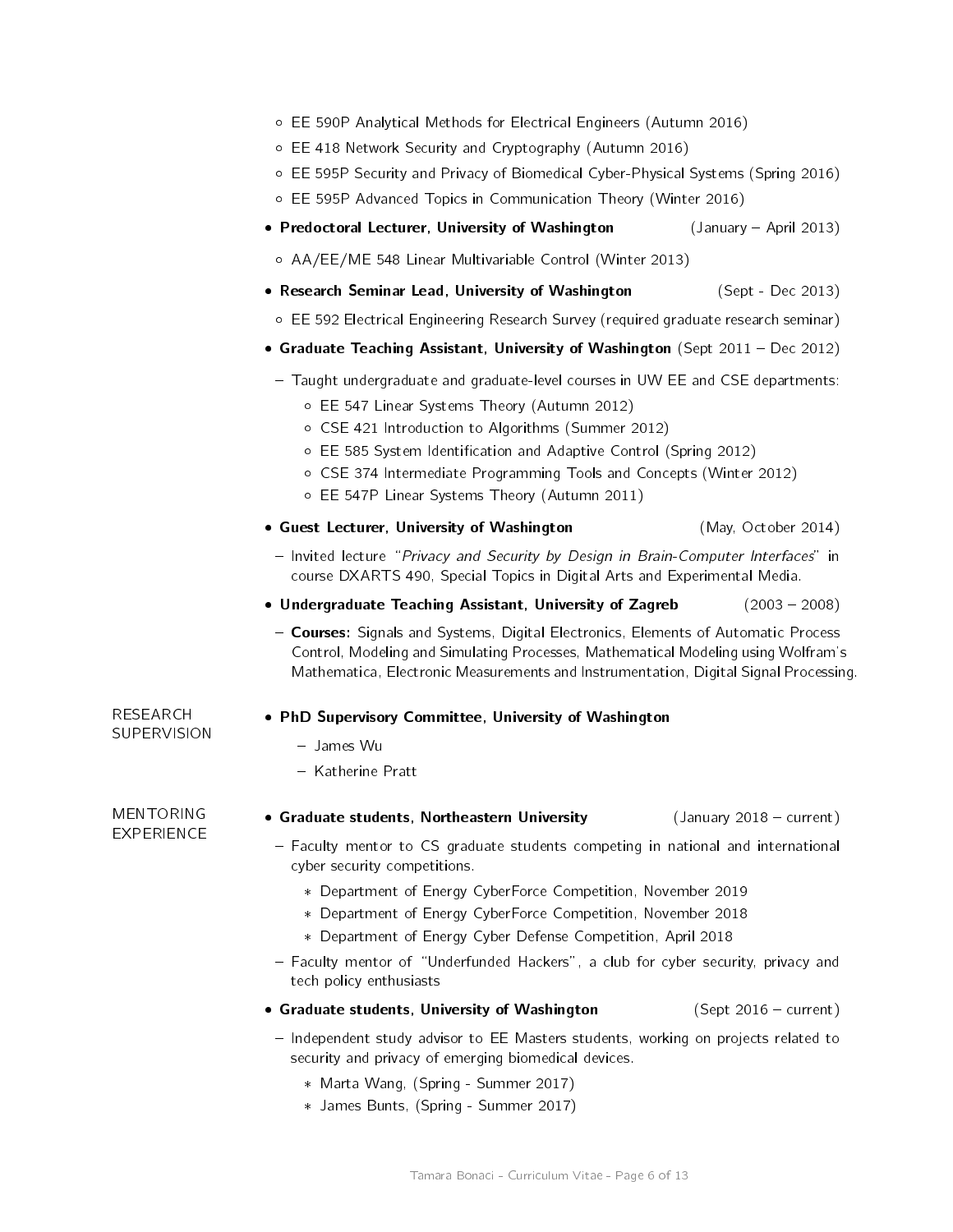- Aleaxander Matsuoka, (Winter Spring 2017)
- Anne Marie Goldman, (Autumn 2016 Winter 2017)
- Post-baccalaureate students, University of Washington (January June 2018)
- Mentored students involved in project combining neural engineering with data science to investigate the impact of social media on humans' decision making.
	- { Juhi Farooqui, (Winter Spring 2018)
- Undergraduate students, University of Washington (Sept 2013 June 2015)
- Mentored several EE and CSE students, who were involved in experimental analysis with human subjects, both in neural engineering and telerobotic security projects.
	- Ethan Mayer, (Winter Spring 2015)
	- Xiyu Ouyang, (Fall 2013 Summer 2014)
	- Tariq Yusuf, (Fall 2013 Summer 2014)
	- Nguyen Le my Chau, (Winter Spring 2014)
	- Fethya Mohamed Ibrahim, (Spring 2014)
	- Sunjay Cauligi, (Fall 2013)
- High school students, University of Washington  $($  June Sept 2014)
- $-$  Mentored a high school student who participated in the summer research experience through the NSF Engineering Research Center for Sensorimotor Neural Engineering.

DEVELOPMENT **EXPERIENCE** 

**• Spica Sustavi, Zagreb, Croatia** 

Software Engineer (January - September 2009)

- ${\sf -}$  Development of a distributed management solution for a logistics company (shipment tracking and communication between drivers and the main control unit). Relevant experience: database design and mobile application development
- University of Zagreb, Croatia

Software Engineer (January - June 2006)

 $=$  Preliminary analysis and software development for smart cards with Java Card OpenPlatform (JCOP) operating system.

Relevant experience: Java, embedded systems

Lead Software Engineer (April - October 2005)

- { Lead developer on an e-learning project, where we designed a back-end server and a web application used for students evaluation in several undergraduate courses. Relevant experience: Linux, client-server-based app development
- PATENTS 1. H. J. Chizeck, **T. Bonaci**, and T. Lendvay, "Enhanced Security and Safety in Telerobotic [Systems",](http://www.google.com/patents/US20140068770) US Patent Number: 9,736,167 August 15, 2017.
	- 2. H. J. Chizeck, and T. Bonaci, "Using Supplemental Encrypted Signals to Mitigate [Man-in-the-Middle Attacks on Teleoperated Systems",](https://www.google.com/patents/WO2014116314A2) U.S. Patent Number 9,686,306 June 20, 2017.
	- 3. H. J. Chizeck, T. Bonaci, and T. Lendvay, "Enhanced Security and Safety in Telerobotic [Systems",](http://www.google.com/patents/US20140068770) US Patent Number: 9,148,443, Septebmer 29, 2015.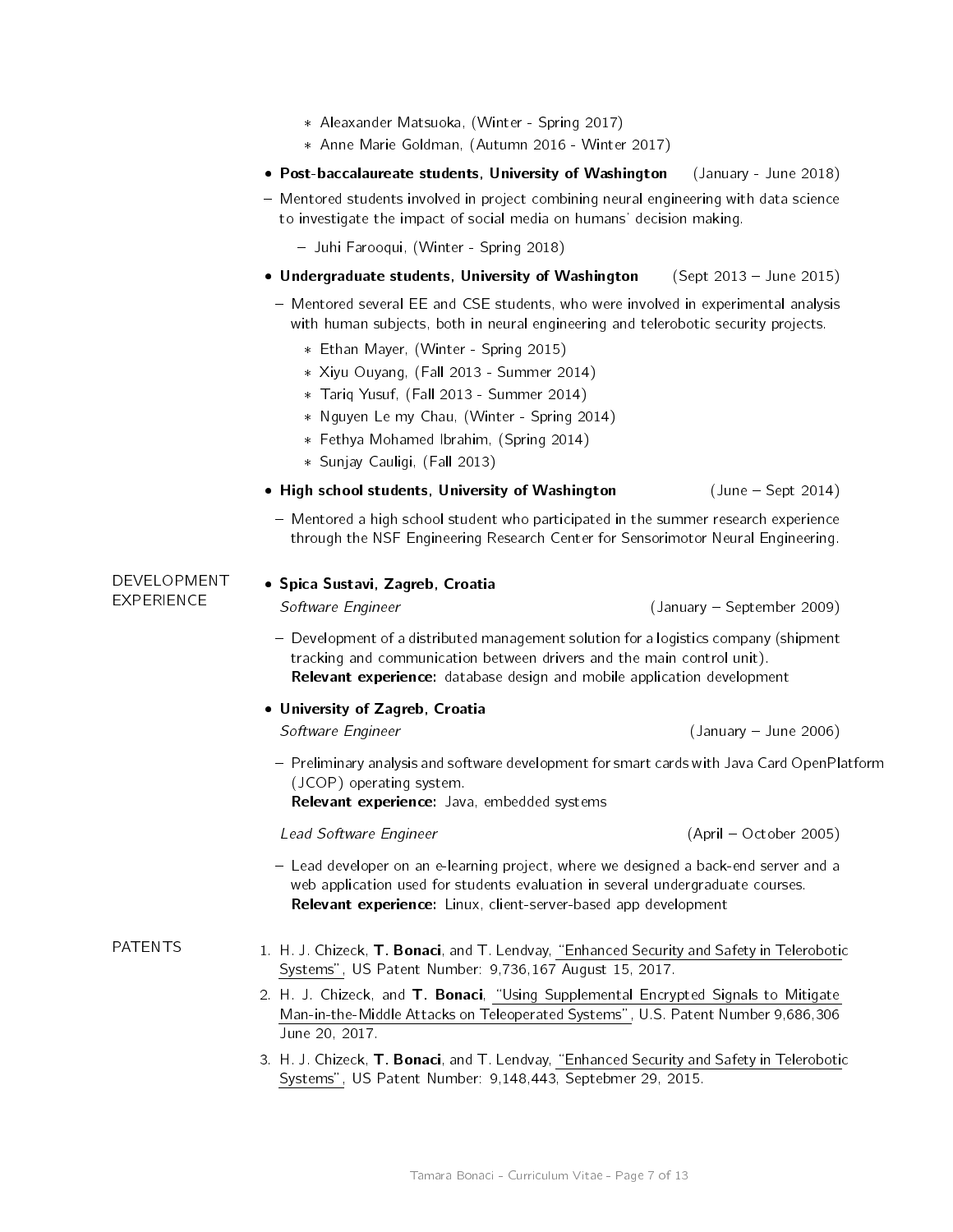|                                                  | 4. H. J. Chizeck, and T. Bonaci, "Brain-Computer Interface Anonymizer", Application<br>Number: US 14/174,818, February 2014.                                                                                                                                                                                           |
|--------------------------------------------------|------------------------------------------------------------------------------------------------------------------------------------------------------------------------------------------------------------------------------------------------------------------------------------------------------------------------|
|                                                  | 5. Provisional patent in the area of haptic interaction, March 2015.                                                                                                                                                                                                                                                   |
| <b>JOURNAL</b><br><b>PUBLICATIONS</b>            | 1. S. Hartzell, C. Stubel and T Bonaci, "Security Analysis of an Automobile CAN Bus",<br>in publication, IEEE Potentials Magazine, 2020.                                                                                                                                                                               |
|                                                  | 2. T. Bonaci, J. Herron, C. Matlack, and H. J. Chizeck, "Securing the Exocortex: A<br>Twenty-first Century Cybernetics Challenge", IEEE Technology and Society Magazine,<br>vol. 34, no. 3, 2015.                                                                                                                      |
|                                                  | 3. T. Bonaci, M. R. Calo and H. J. Chizeck, "App Stores for the Brain: Privacy &<br>Security in Brain-Computer Interfaces", IEEE Technology and Society Magazine, vol.<br>34, no. 2, 2015.                                                                                                                             |
|                                                  | 4. T. Bonaci, J. Herron, T. Libey, B. Mogen, and H. J. Chizeck, "Privacy Threats<br>Against Brain-Computer Interfaces", American Journal of Bioethics,<br>Neuroscience, vol. 6, no. 4, 2015.                                                                                                                           |
|                                                  | 5. T. Bonaci, P. Lee, L. Bushnell and R. Poovendran, "A Convex Optimization Approach<br>for Clone Detection in Wireless Sensor Networks", Journal of Pervasive and Mobile<br>Computing, May 2012 (fast track article).                                                                                                 |
| <b>JOURNAL</b><br>PUBLICATIONS IN<br>PREPARATION | 1. J. Yan, K. Huang, K. Lindgren, T. Bonaci and H. J. Chizeck, "Continuous Operator<br>Authentication for Teleoperated Systems Using Hidden Markov Models", in preparation<br>to the IEEE Transactions on Robotics, 2018.                                                                                              |
|                                                  | 2. J. Yan, T. Bonaci and H. J. Chizeck, "Type in Your Password or Touch in It? Haptic<br>Passwords on Mobile Devices", in preparation to the IEEE Transactions on Information<br>Forensics and Security, 2018.                                                                                                         |
| CONFERENCE<br><b>PUBLICATIONS</b>                | 1. T. Brown, P. Moore, J. Herron, M. Thompson, T. Bonaci, S. Goering and H. J.<br>Chizeck, "Personal Responsibility in the Age of User-Controlled Neuroprosthetics",<br>to be presented at the 2016 IEEE International Symposium on Ethics in Engineering,<br>Science and Technology, May 2016, Vancouver, BC, Canada. |
|                                                  | 2. J. Yan, K. Huang, T. Bonaci, and H. J. Chizeck, "Haptic Passwords", in the Proceedings<br>of the 2015 IEEE/RSJ International Conference on Intelligent Robots and Systems,<br>September 2015, Hamburg, Germany.                                                                                                     |
|                                                  | 3. T. Bonaci, J. Yan, J. Herron, T. Kohno and H. J. Chizeck, "Experimental Analysis of<br>Denial-of-Service Attacks on Teleoperated Robotic Systems", in the Proceedings of<br>the 6th ACM/IEEE International Conference on Cyber-Physical Systems, April 2015,<br>Seattle, WA                                         |
|                                                  | 4. P. Moore, T. Brown, J. Herron, M. Thompson, T. Bonaci, S. Goering and H. J.<br>Chizeck, "Personal Responsibility in the Age of User-Controlled Neuroprosthetics",<br>in the Proceedings of the 4th Annual Conference on Robotics, Law and Policy, April<br>2015, Seattle, WA. Seattle, WA.                          |
|                                                  | 5. T. Bonaci, A. Alva, J. Herron, R. Calo and H. J. Chizeck, "I Did It My Way: On<br>Law And Operator Signatures for Teleoperated Robots", in the Proceedings of the<br>4th Annual Conference on Robotics, Law and Policy, April 2015, Seattle, WA.                                                                    |
|                                                  | 6. T. Bonaci, J. Herron, C. Matlack, and H. J. Chizeck, "Securing the Exocortex: A<br>Twenty-first Century Cybernetics Challenge", in the Proceedings of the IEEE 2014<br>Conference on Norbert Wiener in the 21st Century, June 2014, Boston, MA.                                                                     |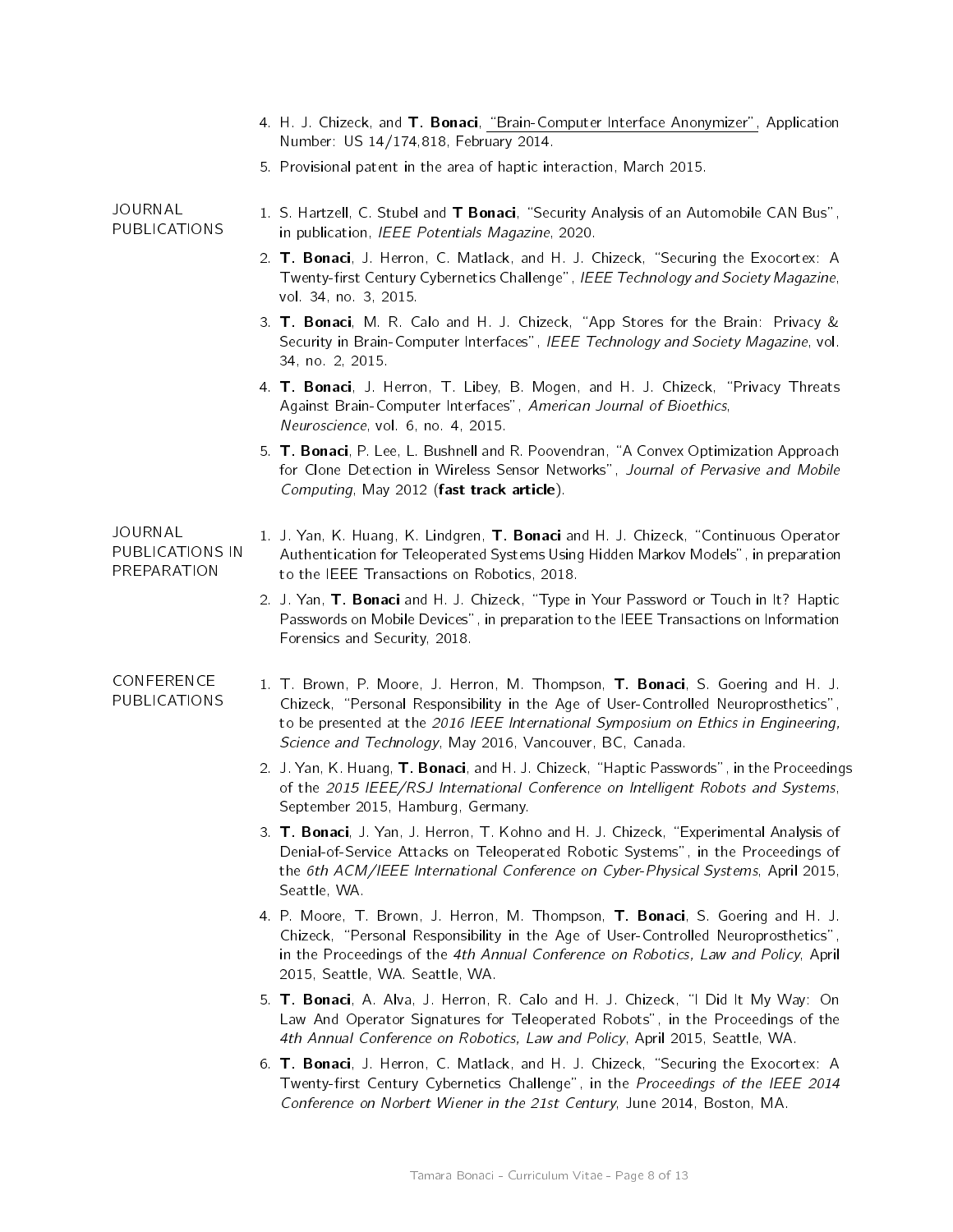- 7. T. Bonaci, M. R. Calo and H. J. Chizeck, "App Stores for the Brain: Privacy & Security in Brain-Computer Interfaces", in the Proceedings of the 2014 IEEE International Symposium on Ethics in Engineering, Science, and Technology, May 2014, Chicago, IL (best paper award).
- 8. T. Bonaci and H. J. Chizeck, "On Potential Security Threats Against Rescue Robotic Systems", in the Proceedings of the 10th IEEE International Symposium on Safety, Security, and Rescue Robotics, November 2012, College Station, TX.
- 9. T. Bonaci and H. J. Chizeck, "Surgical Telerobotics Meets Information Security", in the Proceedings of the Robotics, Science and Systems Workshop on Algorithmic Frontiers in Medical Robotics: Manipulation in Uncertain, Deformable, Heterogeneous Environments, July 2012, Sydney, Australia.
- 10. T. Bonaci and L. Bushnell, "Node Capture Games: A Game Theoretic Approach to Modeling and Mitigating Node Capture Attacks", in the Proceedings of the 2nd Conference on Decision and Game Theory for Security, November 2011, College Park, MD.
- 11. T. Bonaci, P. Lee, L. Bushnell and R. Poovendran, "Distributed Clone Detection in Wireless Sensor Networks: An Optimization Approach", in the Proceedings of the 2nd IEEE International Workshop on Data Security and Privacy in Wireless Networks, June 2011, Lucca, Italy.
- 12. T. Bonaci, L. Bushnell and R. Poovendran, "Node Capture Attack on Wireless Sensor Networks: A System Theoretic Approach", in the Proceedings of the 49th IEEE Conference on Decision and Control, December 2010, Atlanta, GA.

- ABSTRACTS 1. M. Ehlert, K. Pratt, T. Bonaci, and H. J. Chizeck, "Neural Security for Brain-Computer Interfaces ", Final Presentations of the CSNE Research Experience for Veterans, August 2016, Seattle, WA.
	- 2. K. Pratt, T. Bonaci, and H. J. Chizeck, "Neural Security for Brain-Computer Interfaces ", NeuroFutures Conference 2016, June 2016, Seattle, WA.
	- 3. T. Bonaci, J. Herron, T. Libey, B. Mogen, and H. J. Chizeck, "How Susceptible is the Brain to the Side-Channel Private Information Extraction? An Experimental Analysis Using Non-invasive Brain-Computer Interfaces", 44th Society for Neuroscience Annual Meeting, November 2014, Washington, DC.
	- 4. **T. Bonaci**, J. Herron, T. Libey, B. Mogen, and H. J. Chizeck, "How Susceptible is the Brain to the Side-Channel Private Information Extraction? An Experimental Analysis Using Non-invasive Brain-Computer Interfaces", 2014 International Neuroethics Society Annual Meeting, November 2014, Washington, DC (AJOB Top Submission).
	- 5. H. J. Chizeck, T. Kohno, and T. Bonaci, "CPS Breakthrough: Secure Telerobotics", 5th NSF Cyber-Physical Systems Principal Investigators' Meeting, November 2014, Arlington, VA.
	- 6. T. Yusuf, T. Bonaci, T. Kohno, and H. J. Chizeck, "Dr. Hacker, I Presume? An Experimentally-based Discussion about Security of Teleoperated Surgical Systems", 2014 USENIX Summit on Health Information Technologies, August 2014, San Diego, CA.
	- 7. **T. Bonaci**, and H. J. Chizeck, "Experimental Analysis of Brain Malware in Brain-Computer Interfaces", NeuroFutures Conference 2014, June 2014, Seattle, WA.
	- 8. H. J. Chizeck, T. Kohno, and T. Bonaci, "CPS Breakthrough: Secure Telerobotics", 4th NSF Cyber-Physical Systems Principal Investigators' Meeting, November 2013, Arlington, VA.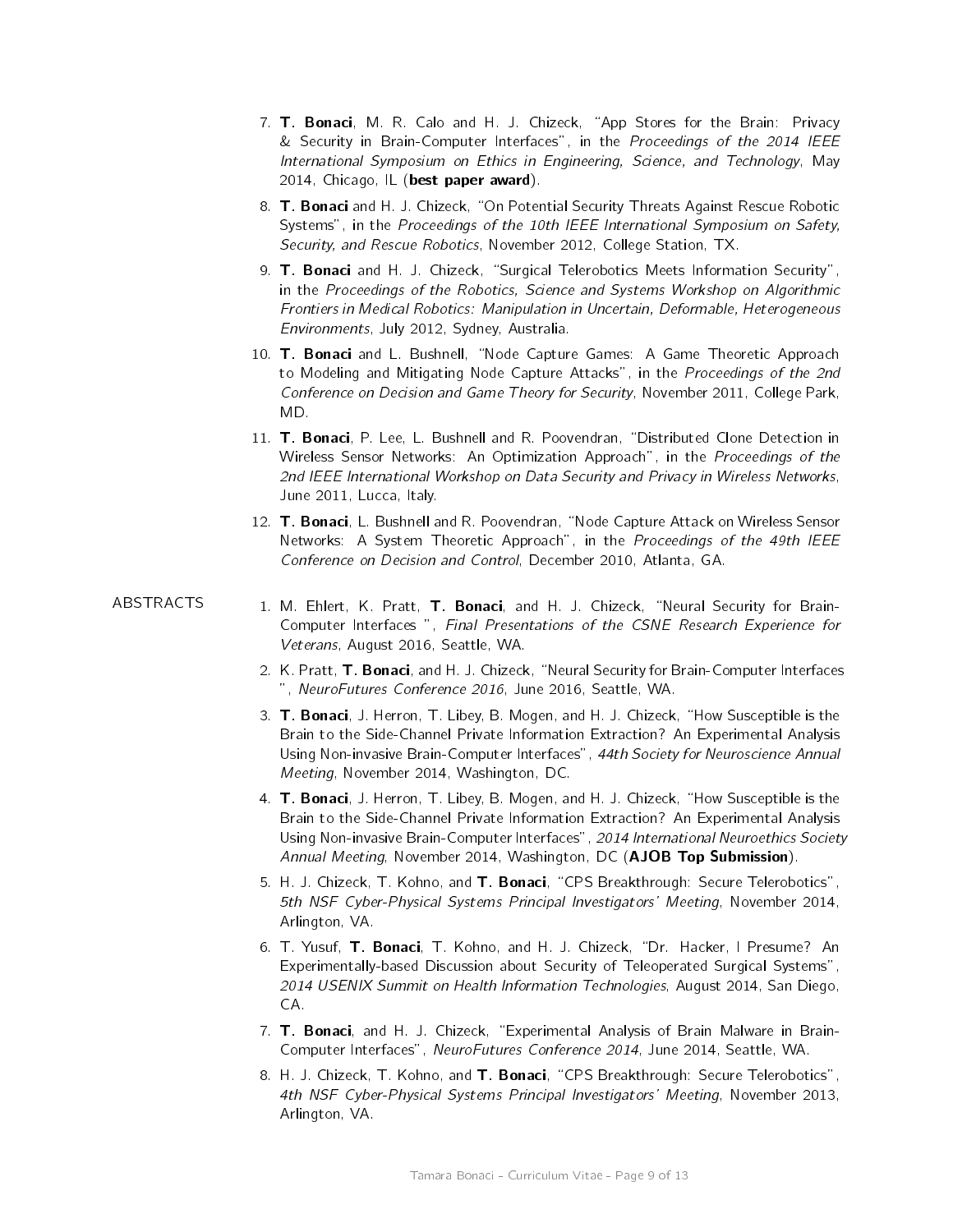9. T. Bonaci and H. J. Chizeck, "Telerobotic Surgery Meets Information Security", 21st USENIX Security Symposium, August 2012, Bellevue, WA.

INVITED TALKS AND RESEARCH PRESENTATIONS

- 1. T. Bonaci "Cybersecurity for Medical Devices", Life Science Startup Bootcamp, March 2019, Seattle, WA.
- 2. J. Yan, T. Bonaci, and H. J. Chizeck, "Haptic Passwords", University of Washington Department of Electrical Engineering Research Symposium, December 2017, Seattle, WA.
- 3. E. McReynolds, J. Bunts, and T. Bonaci, "Intelligent Personal Digital Assistants New Challenges in Security, Privacy and Tech Policy", 2017 IEEE Conference on Ethics in Engineering, Science and Technology, November 2017, Livonia, MI.
- 4. T. Bonaci, "Security and Privacy Issues of Biomedical Technologies", UTSW/UTD Workshop on Technologies for Medical Simulation and Education, September 2017, Dallas, TX.
- 5. T. Bonaci, A. M. Goldman, T. Brown, "Out of Sight, But Not Out of Mind: Security and Privacy of Bionic Eyes", 2017 USENIX Summit on Hot Topics in Security (USENIX HotSec 17), August 2017, Vancouver, BC, Canada.
- 6. T. Bonaci, "Security and Privacy of Surgical Robots", Workshop on Technology and Consumer Protection (ConPro 17), May 2017, San Jose, CA.
- 7. T. Bonaci, "Brains Can Be Hacked. Why Should You Care?", Usenix Enigma 2017, January 2017, Oakland, CA.
- 8. T. Bonaci, "Security and Privacy for Robots and Brains", Pacific Northwest National Laboratory's Analysis in Motion Seminar Series, February 2016, Seattle, WA.
- 9. T. Bonaci, "Cyber Security for Teleoperated Robots in Smart Cities", 2015 NSF Early-Career Investigators' Workshop on Cyber-Physical Systems in Smart Cities, April 2015, Seattle, WA.
- 10. T. Bonaci, "Privacy by Design in Brain-Computer Interfaces", [Techno-Activism 3rd](https://wiki.openitp.org/events:techno-activism_3rd_mondays:seattle) [Mondays: Seattle,](https://wiki.openitp.org/events:techno-activism_3rd_mondays:seattle) March 2015, Seattle, WA.
- 11. T. Bonaci, "Privacy and Security by Design in Brain-Computer Interfaces", Rising Stars in EECS, An Academic Career Workshop for Women, November 2014, Berkeley, CA.
- 12. **T. Bonaci**, "Privacy and Security by Design in Brain-Computer Interfaces", PhD Symposium in conjunction with the IEEE 2014 Conference on Norbert Wiener in the 21st Century, June 2014, Boston, MA.
- 13. T. Bonaci, "Secure Telerobotics", Scholars' Studio: Robot Research at the Commons, University of Washington, February 2014, Seattle, WA.

#### OTHER PUBLICATIONS

- 1. F. Demenschonok, J. Harrigan, and T. Bonaci, "An Overview of Fingerprint-Based Authentication: Liveness Detection and Beyond", arXiv, 2001:09183:, January 2020.
- 2. T. Bonaci, J. Herron, T. Yusuf, J. Yan, T. Kohno, and H. J. Chizeck, "To Make a Robot Secure: An Experimental Analysis of Cyber Security Threats Against Teleoperated Surgical Robotics", arXiv: 1504.04339, April 2015.
- 3. T. Bonaci, "Privacy & Security in Brain-Computer Interfaces", University of Washington Electrical Engineering Kaleidoscope, 2015.
- 4. T. Bonaci, "Secure Telerobotics", University of Washington Electrical Engineering Kaleidoscope, 2014.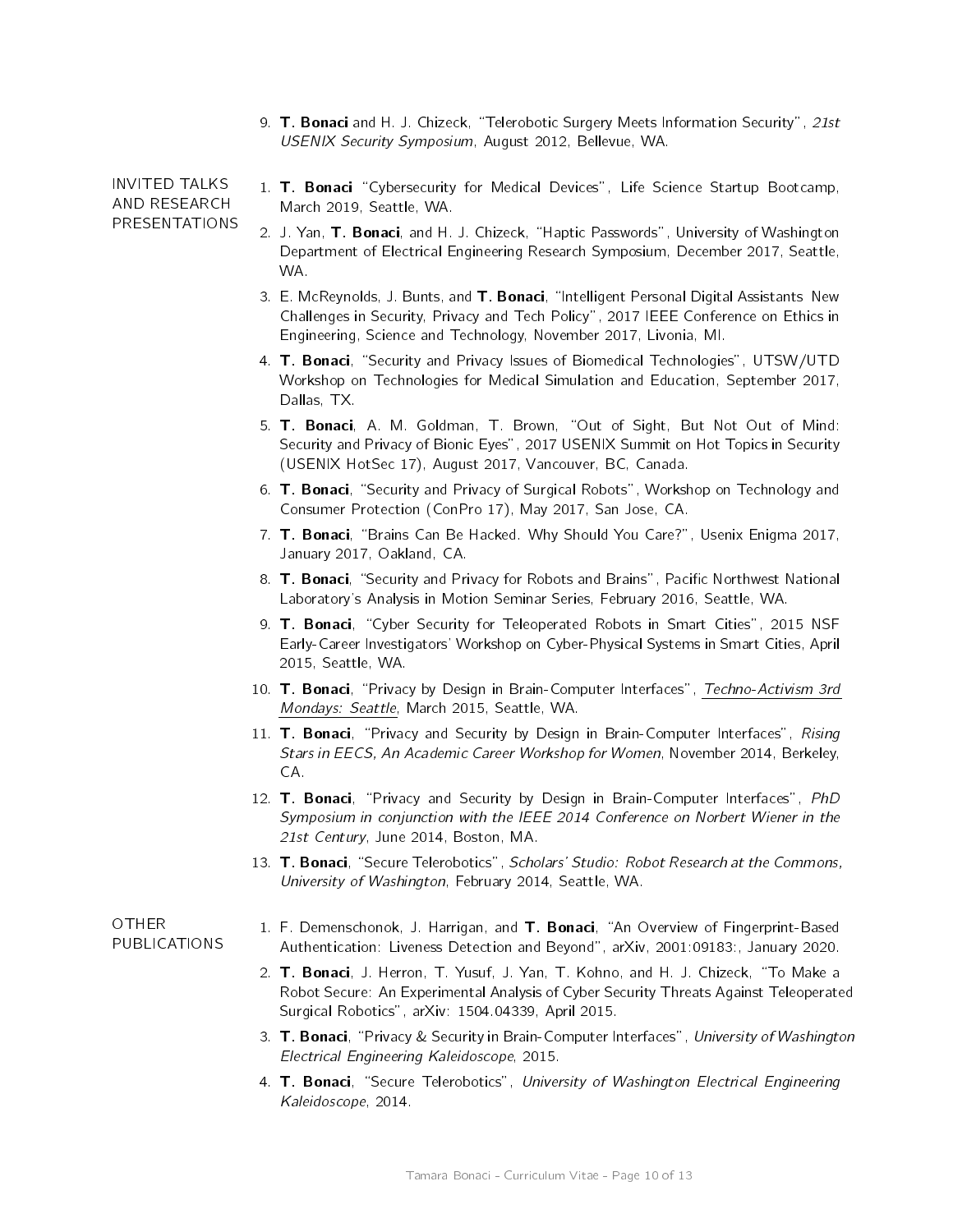|                                          | 5. T. Bonaci and H. J. Chizeck, "Privacy by Design in Brain-Computer Interfaces",<br>University of Washington Department of Electrical Engineering Technical Report,<br>UWEETR-2013-0001, February 2013. |  |
|------------------------------------------|----------------------------------------------------------------------------------------------------------------------------------------------------------------------------------------------------------|--|
|                                          | 6. T. Bonaci, "Modeling and Mitigating Node Capture Attacks in WSNs", University of<br>Washington Electrical Engineering Kaleidoscope, 2012.                                                             |  |
|                                          | 7. T. Bonaci, L. Bushnell and R. Poovendran, "Probabilistic Analysis of Covering and<br>Compromise in Node Capture Attacks", Network Security Lab Technical Report,<br>March 2010.                       |  |
| GRANTS,<br>CONTRACTS AND<br>GIFT SUPPORT | . NSF Engineering Research Center for Sensorimotor Neural Engineering Seed<br><b>Grant: Wearable Sensors, BCI Learning and Security</b>                                                                  |  |
|                                          | PI: Tamara Bonaci                                                                                                                                                                                        |  |
|                                          | Duration: December 16, 2013 - December 15, 2015                                                                                                                                                          |  |
| PROFESSIONAL<br><b>SERVICES</b>          | 2020 - Program Committee Member, IEEE Workshop on Technology and Consumer<br>Protection (ConPro 20)                                                                                                      |  |
|                                          | 2020 - Reviewer, IEEE Transactions on Technology and Society                                                                                                                                             |  |
|                                          | 2020 - Reviewer, MDPI Symmetry                                                                                                                                                                           |  |
|                                          | 2019 - Volume editor, Brain-Computer Interfaces: Law, Policy, and Ethical Implications,<br>to be published as a part of Palgrave Studies in Law, Neuroscience, and Human<br><b>Behavior</b>              |  |
|                                          | 2019 - Program Committee Member, 15th Symposium on Usable Privacy and Security<br>(SOUPS 19)                                                                                                             |  |
|                                          | 2019 - Program Committee Member, I2019 ICLR Workshop - Al for Social Good<br>(AISG 19)                                                                                                                   |  |
|                                          | 2019 - Program Committee Member, IEEE Workshop on Technology and Consumer<br>Protection (ConPro 19)                                                                                                      |  |
|                                          | 2019 - Program Committee Member, 2019 Hopper x1 Seattle                                                                                                                                                  |  |
|                                          | 2019 - Program Committee Member, Third International Workshop on Semantic Robotics<br>(SR 2019)                                                                                                          |  |
|                                          | 2019 - Program Committee Member, 2019 IEEE International Conference on Systems,<br>Man, and Cybernetics (SMC 2019)                                                                                       |  |
|                                          | 2019 – Reviewer, Internation Journal of Social Robotics                                                                                                                                                  |  |
|                                          | 2019 - Reviewer, Journal of Medical Systems                                                                                                                                                              |  |
|                                          | 2019 - Reviewer, MDPI Computers                                                                                                                                                                          |  |
|                                          | 2019 - Reviewer, MDPI Remote Sensing                                                                                                                                                                     |  |
|                                          | 2019 - Reviewer, MDPI Robotics                                                                                                                                                                           |  |
|                                          | 2019 - Reviewer, MDPI Sensors (since 2014)                                                                                                                                                               |  |
|                                          | 2019 - Reviewer, MDPI Technologies                                                                                                                                                                       |  |
|                                          | 2018 – Program Committee Member, IEEE Workshop on Technology and Consumer<br>Protection (ConPro 18)                                                                                                      |  |
|                                          | 2018 – Program Committee Member, 2nd International Workshop on Semantic Robotics                                                                                                                         |  |
|                                          | 2018 - Poster Jury Member, USENIX Symposium on Usable Privacy (SOUPS 2018)                                                                                                                               |  |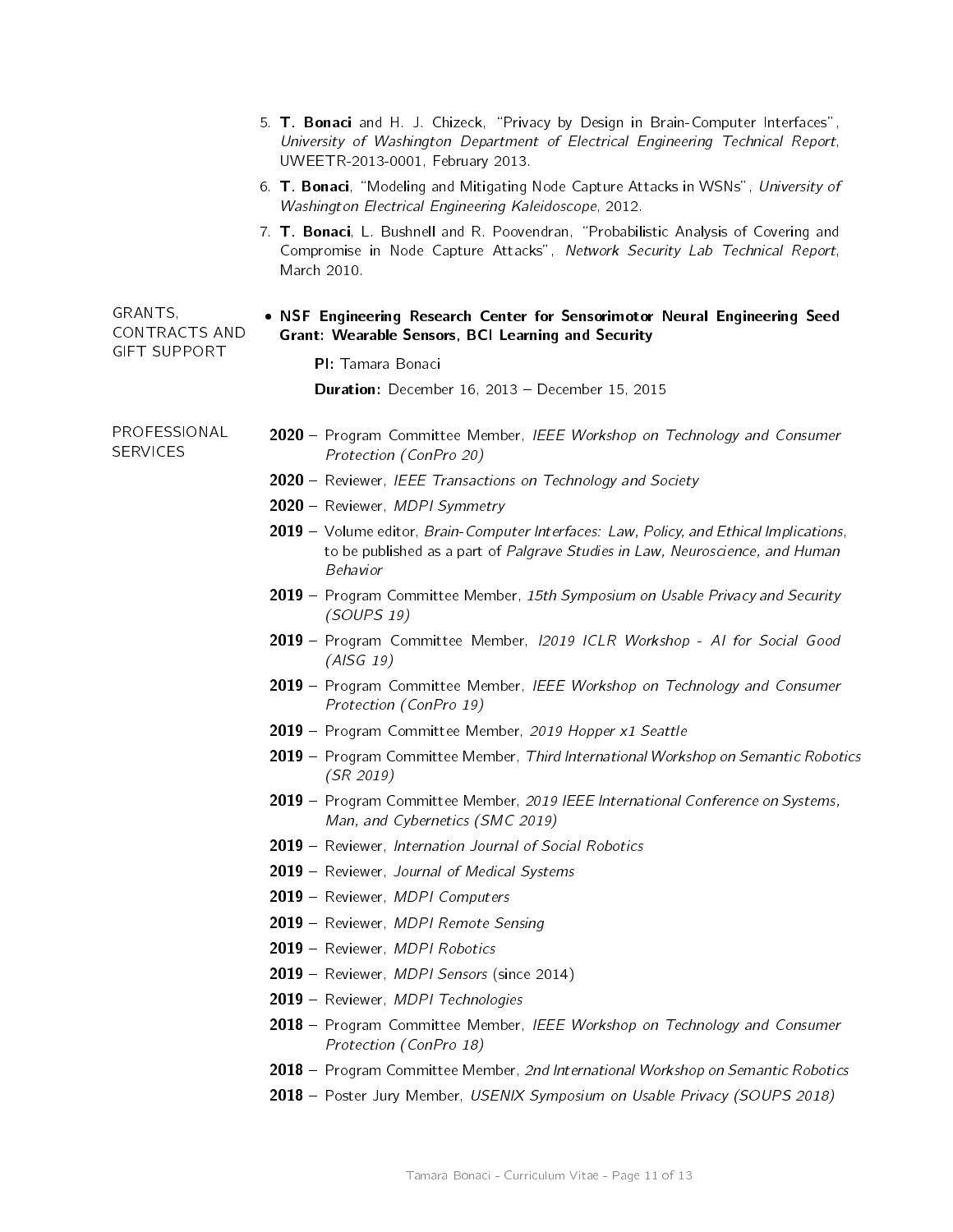- 2017 Guest Editor, *Elsevier Robotics and Autonomous Systems*, special issue Cyber-Security in Robotics and Autonomous Systems, January 2018.
- **2017** Chair, Subcommittee on Societal Impact of Technology of the IEEE Society on Social Implications of Technology (SSIT)
- 2017 Technical Program Committee Member, IEEE International Conference on Systems, Man, and Cybernetics
- 2017 Program Committee Member, First IEEE International Workshop on Robotic Medical Devices and Semantic Systems
- 2017 Program Committee Member, 1st International Workshop on Semantic Robotics
- 2017 Reviewer, IEEE Robotics and Automation Letters
- 2017 Reviewer, IEEE Transactions on Automatic Control (since 2014)
- 2016 Reviewer, IEEE Transactions on Robotics (since 2016)
- 2017 Reviewer, 2017 American Controls Control
- 2017 Reviewer, 56th IEEE Conference on Decision and Control
- 2017 Reviewer, Royalty Research Fund
- 2017 Reviewer, Journal of Sensor and Actuator Networks
- 2016 IEEE SSIT Representative, IEEE Brain Initiative
- 2016 Panel Member, 2016 NSF CPS panel
- 2016 Reviewer, ACM Transactions on Cyber-Physical Systems
- 2016 Reviewer, Energies
- 2016 Program Committee Member, 2016 IEEE International Symposium on Safety, Security and Rescue Robotics
- 2016 Program Committee Member, IEEE SMC 2016 6th Workshop on Brain-Machine Interface Systems
- 2016 Reviewer, 55th IEEE Conference on Decision and Control
- 2015 Reviewer, 2016 American Controls Conference
- 2015 Reviewer, IEEE Potentials (since 2012)
- 2015 Reviewer, Annals of Telecommunications
- 2015 Reviewer, Computers in Human Behavior
- 2015 Program Committee Member, 13th IEEE International Symposium on Safety, Security, and Rescue Robotics
- 2015 Reviewer, 7th IEEE International Workshop on Information Forensics and Security
- 2015 Panelist, University of Washington Women in Science and Engineering Annual Conference, panel "Going to Graduate School"
- 2014 Panelist, NSF Panel on CPS Education and Diversity
- 2014 Program Committee Member, 12th IEEE International Symposium on Safety, Security, and Rescue Robotics
- 2014 Student Volunteer, NeuroFutures Conference
- 2013 Program Committee Member, 11th IEEE International Symposium on Safety, Security, and Rescue Robotics
- 2011 Student Volunteer, 9th ACM Conference on Embedded Networked Sensor Systems